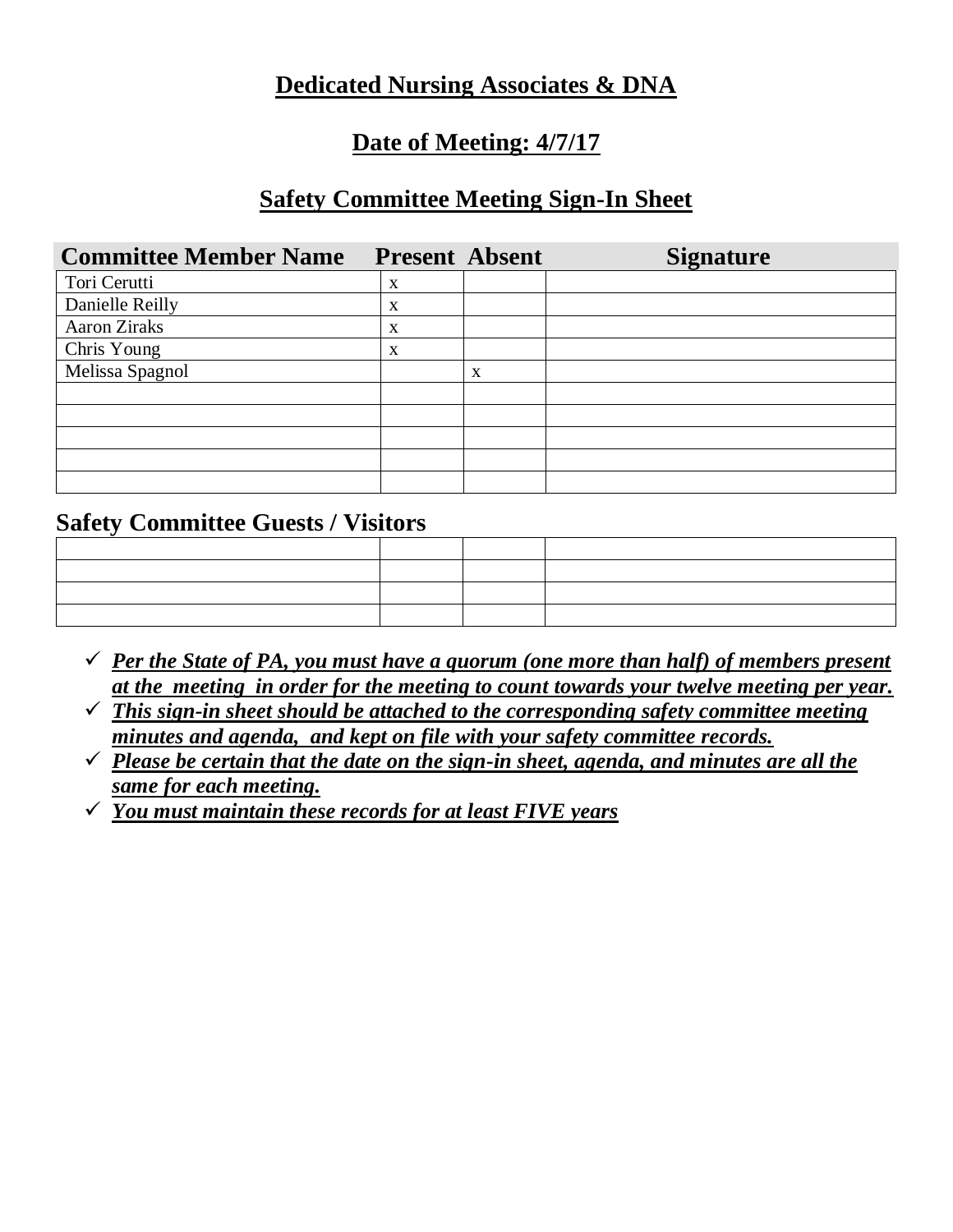# **Dedicated Nursing Associates & DNA Safety Committee Meeting Agenda**

**Date Of Meeting:** *4/7/17*

**Time of Meeting:** *10:00 am*

**Location of Meeting:** *Corporate Office - 3875 Franklintown Ct, Suite 240, Murrysville, PA 15668*

- **1. Roll Call**
- **2. Review agenda for this meeting.**
- **3. Review and approve last month's meeting minutes.**
- **4. Review of workplace accidents that have occurred since the last meeting; discuss contributing cause, root cause, and corrective actions.**
- **5. Review the status of old business and the committee's suggested corrective actions.**
	- ✓ **Safety Committee Application was completed and approved**
	- ✓ **Reviews of follow ups from the incidents we had in February**
	- ✓ **Status of online store**
	- ✓ **Drug testing request form – are we still having issues?**
	- $\checkmark$  Incident report how is it working out with all of the offices?
- **6. Round table discussion – New Business**
	- ✓ **Welcome Chris Young to the safety committee**
	- ✓ **Quarterly walkthroughs have been completed**
	- ✓ **Suggested education – needle and sharps stick prevention**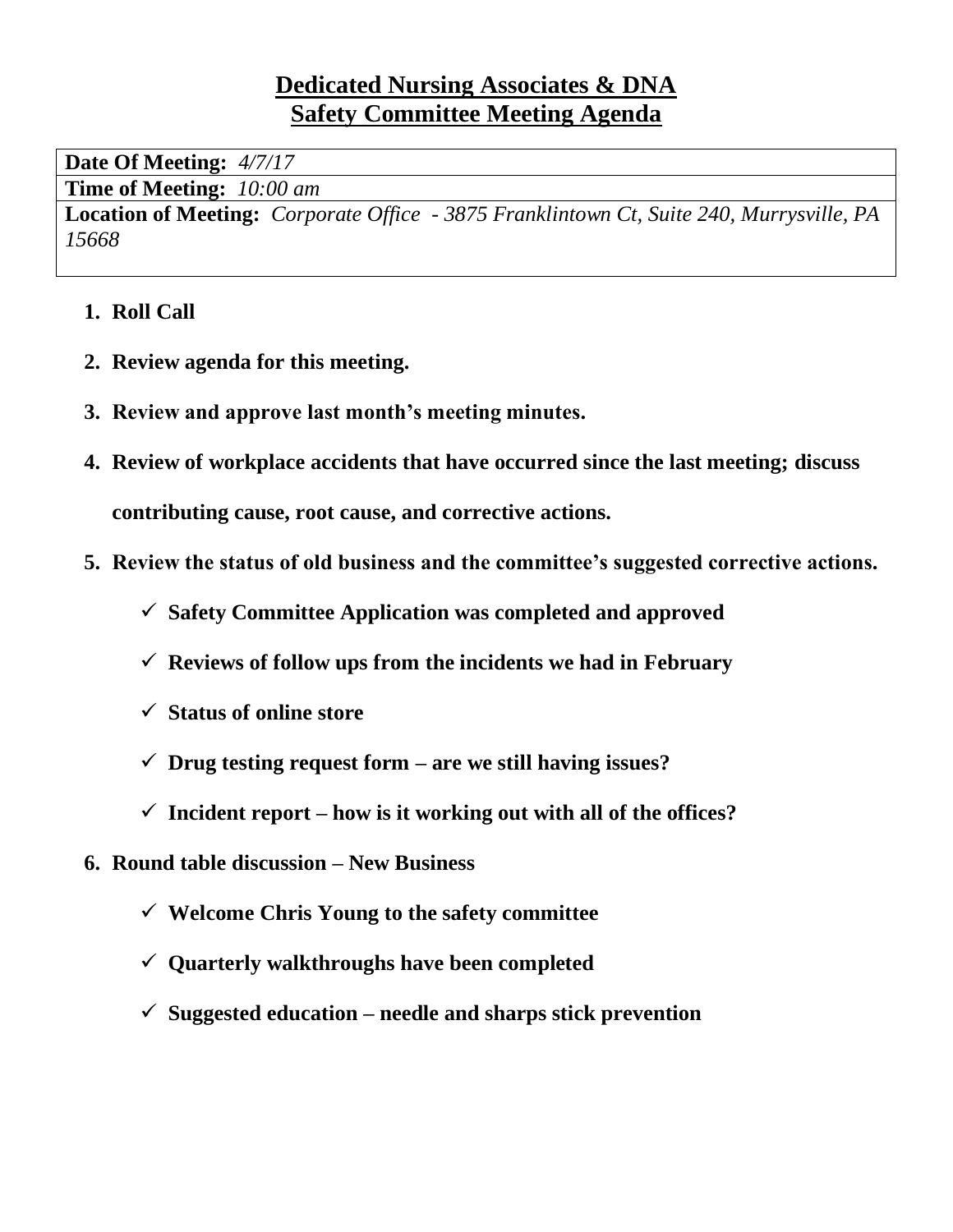✓ **Committee members need to come up with education material for next** 

**meeting**

#### **7. Recommendations to management**

# **Dedicated Nursing Associates & DNA Safety Committee Agenda**

**Meeting Date: 4/7/17**

**Time meeting started**: *10:00 AM*

#### **Meeting Chairperson: Danielle Reilly**

| <b>Present</b>      | <b>Absent</b>   |
|---------------------|-----------------|
| Danielle Reilly     | Melissa Spagnol |
| Chris Young         |                 |
| <b>Aaron Ziraks</b> |                 |
| Tori Cerutti        |                 |
|                     |                 |
|                     |                 |
|                     |                 |
|                     |                 |
|                     |                 |
|                     |                 |
|                     |                 |

Agenda for today's meeting was reviewed by all members: x Yes No

**Previous meeting minutes from (03/2017) were read and approved: x Yes No** 

### **Review of Accidents/Incidents Since the Last Meeting (employee, non-employee, vehicle accidents, near misses, property, & other)**

| Date:    | <b>Cause / Description:</b>                                                                                                                                                                     | <b>Corrective Action:</b>                                                                    |
|----------|-------------------------------------------------------------------------------------------------------------------------------------------------------------------------------------------------|----------------------------------------------------------------------------------------------|
| 3/6/2017 | Employee rolling the patient in bed<br>to perform personal hygiene. Patient<br>resisted and left should popped and<br>tips of fingers went numb. Patient<br>approximately 200 lbs. (Pittsburgh) | Advise employee to be aware of patient history<br>before assisting. (Returned to work)       |
| 3/8/2017 | While rolling patient over, employee<br>grabbed draw sheet and injured her                                                                                                                      | Speak with employee and offer training on proper<br>body mechanics (Employee still off work) |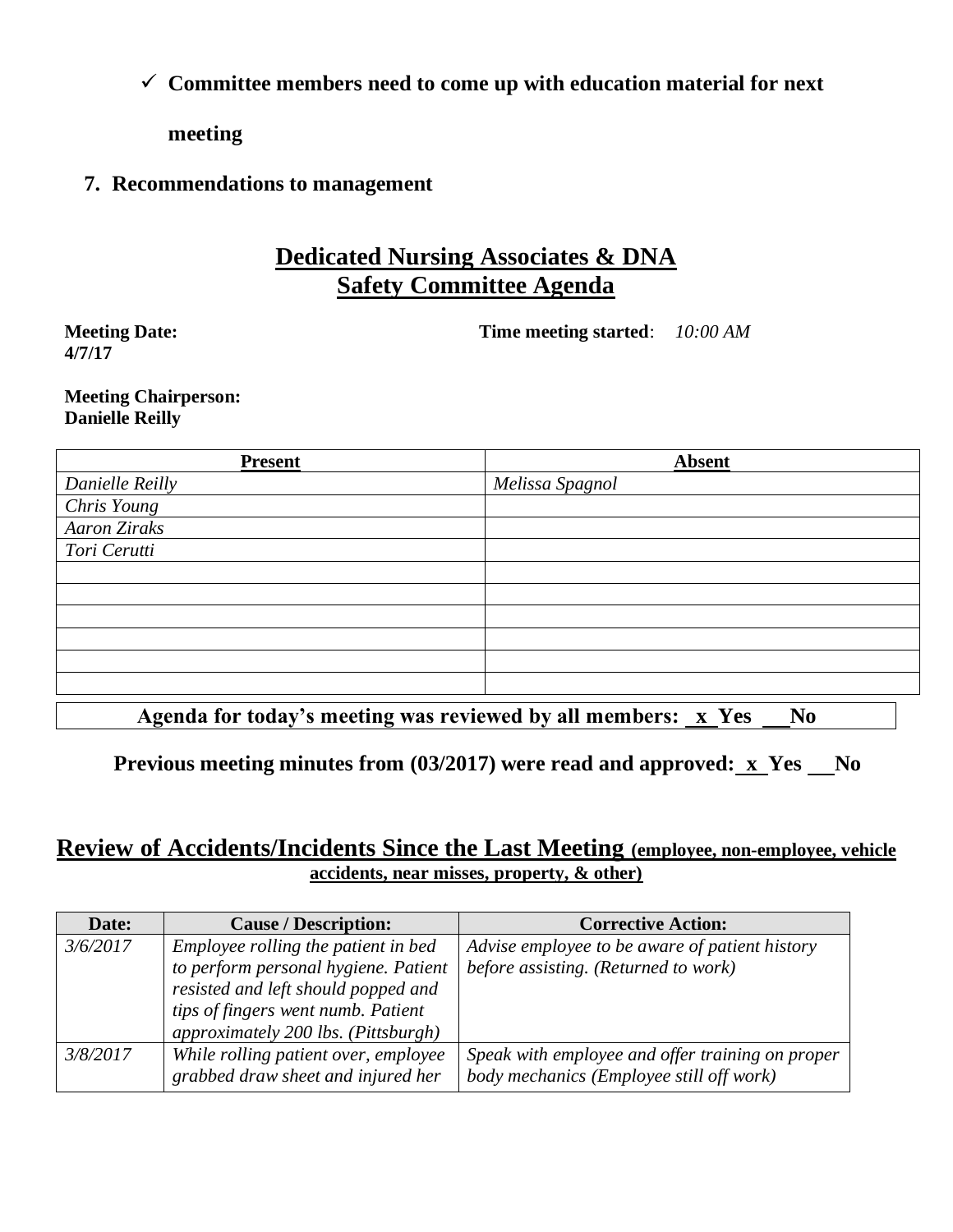|           | right lower back and pain continued<br><i>up back (York)</i>                                |                                                                                  |
|-----------|---------------------------------------------------------------------------------------------|----------------------------------------------------------------------------------|
| 3/30/2017 | Employee exiting home of patient<br>and stepped down twisting her left<br>ankle (Lewisburg) | Follow up with employee to ensure proper<br>footwear was worn (Returned to work) |

# **Status / Progress of Uncompleted Old Business**

| <b>Old Business Item:</b> | <b>Updates:</b> |
|---------------------------|-----------------|
|                           |                 |
|                           |                 |
|                           |                 |
|                           |                 |

# **New Business (Round Table Discussion)**

| <b>Committee</b><br><b>Member Name:</b> | <b>Topic / Hazard Identified:</b> | <b>Responsibility Assigned To Whom</b><br>& Action To Be Taken: |
|-----------------------------------------|-----------------------------------|-----------------------------------------------------------------|
|                                         |                                   |                                                                 |
|                                         |                                   |                                                                 |
|                                         |                                   |                                                                 |
|                                         |                                   |                                                                 |
|                                         |                                   |                                                                 |

# **Other Reports or Guest Speakers**

| <b>Guest Name:</b> | <b>Topic Discussed / Presented to the Group</b> |
|--------------------|-------------------------------------------------|
|                    |                                                 |

| Meeting Adjourned:                                | $10:35$ am  |
|---------------------------------------------------|-------------|
| Next Meeting:                                     | May 7, 2017 |
| <b>Meeting Minutes Completed By: Tori Cerutti</b> |             |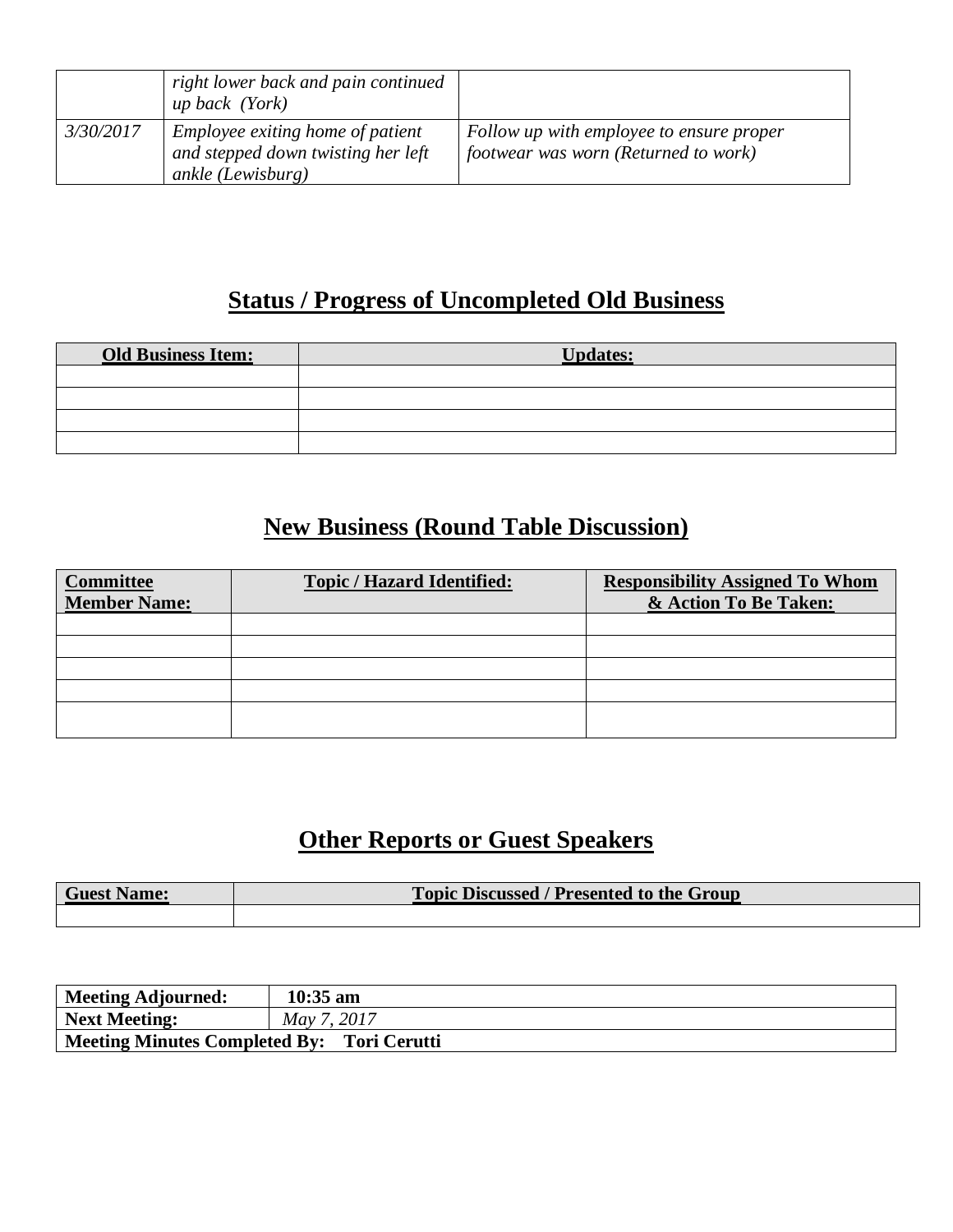- $\checkmark$  *A copy of these minutes & the agenda should be distributed to all company employees, or posted where all employees have access to them.*
- ✓ *These meeting minutes should be attached to the corresponding agenda and sign-in sheet, and kept on file with your safety committee records.*
- ✓ *Please be certain that the date of the sign-in sheet, agenda, and minutes are all the same for each meeting.*
- ✓ *You must maintain these records for at least FIVE years.*

### **The 5 Why's - Root Cause Analysis for Workplace Injuries & Near-Miss Incidents**

#### **Steps in using The 5 Why's Root Cause Analysis Method:**

- 1. Start with the undesired event.
- 2. Ask: "Why did the incident happen?" This is typically the Direct Cause.
- 3. Ask: "Why did that happen?" or "Why did that occur?" This is often a Contributing Cause.
- 4. Ask: "Why did this happen?" or "Why did this occur? There may be other Contributing Causes
- 5. Continue asking "Why?" 5 or 6 times. You should get to the **root cause** by the answer to the 5<sup>th</sup> or  $6<sup>th</sup>$  why question.

#### **Use the form below to help you determine the root cause of an incident.**

| <b>Incident</b><br><b>Location:</b> | Facility (LGAR)<br>Facility (Quarryville)<br>2.<br>3. Client Home (Lewisburg) | Date of<br>Incident: | 3/6/2017<br>3/8/2017<br>2.<br>3/30/2017<br>3. |
|-------------------------------------|-------------------------------------------------------------------------------|----------------------|-----------------------------------------------|
| Emplogee(s)<br><b>Involved:</b>     | <b>Haley Harrison</b><br>Colleen Hammond<br>Rebecca Hamilton                  |                      |                                               |
| <b>Supervisor:</b>                  | Valerie Stillwagon<br>Kristina Lamont<br>Chantelle<br>3.                      |                      |                                               |

| <b>Undesired Event</b>                         | <b>Describe briefly what the event was:</b><br>Patient resisted in bed and employees shoulder popped<br>Rolling patient over in bed and injured lower back<br>Employee fell exiting patient home injuring her ankle<br>3. |
|------------------------------------------------|---------------------------------------------------------------------------------------------------------------------------------------------------------------------------------------------------------------------------|
| Why did the incident happen?<br>(Direct Cause) | Patient behaving in a combative manner<br>Improper body mechanics<br>Employee did not have awareness of her surroundings<br>3.                                                                                            |
| Why did this occur?<br>(Contributing Cause)    | Patient may have a disorder that causes combative behavior<br>Improper lifting method<br>3. Employee may have been distracted                                                                                             |
| Why did that occur?<br>(Contributing Cause)    | Employee may have been unaware of patient history<br>Employee was not taking her time                                                                                                                                     |